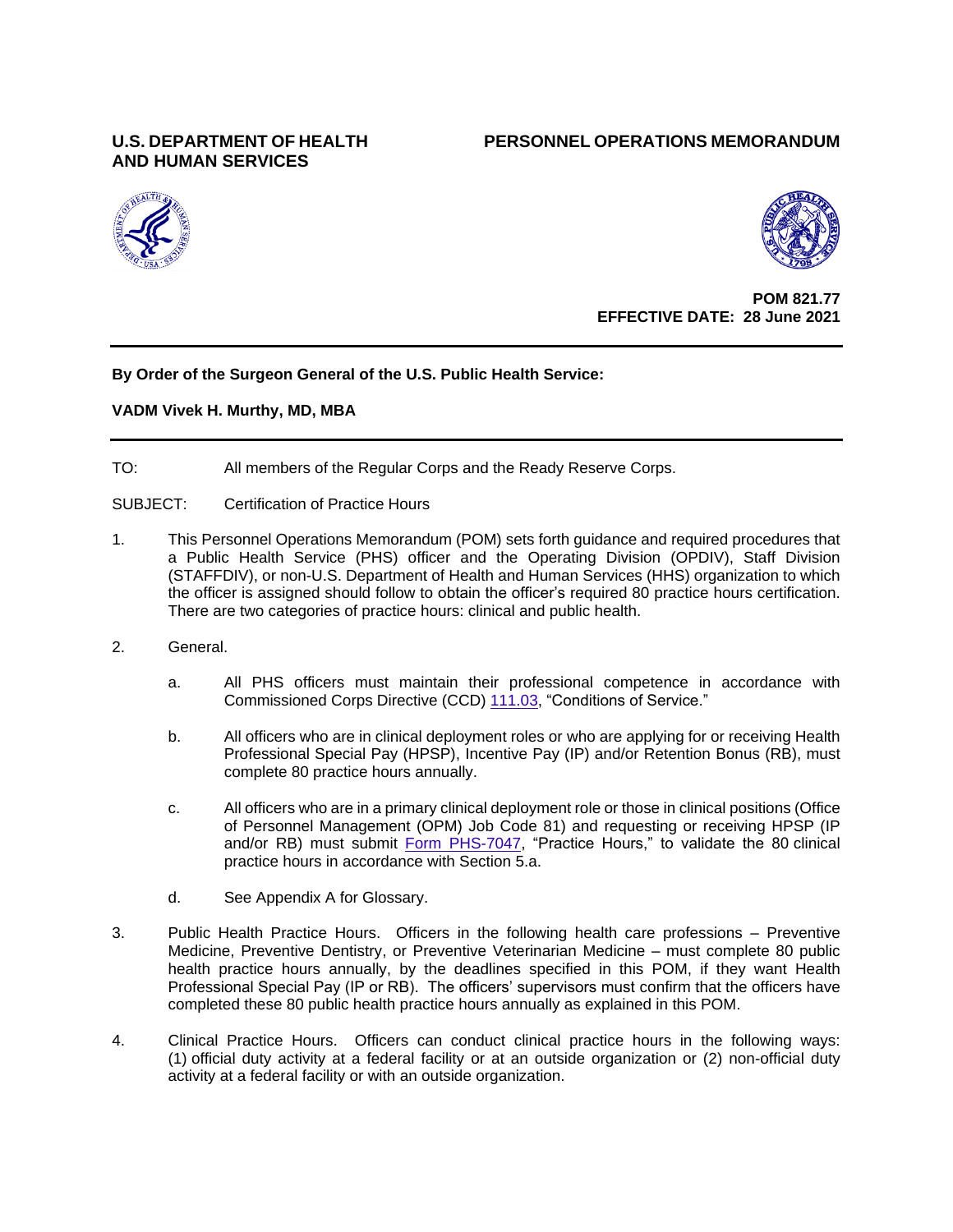- a. Official Duty Activity at a Federal Facility or an Outside Organization. PHS officers may use the following pathways to acquire practice hours in a federal facility or an outside organization:
	- (1) Official Duty Activities Performed at a Federal Facility or an Outside Organization. An officer may cover official duty activities through an addendum to his/her position/billet description by requesting and submitting a position/billet addendum [\(Form PHS-7085,](https://dcp.psc.gov/ccmis/PDF_Docs/PHS-7085.pdf) "Position/Billet Addendum") as stated in Section 6.a.(4).
	- (2) Memorandum of Understanding (MOU) and Memorandum of Agreement (MOA). MOUs/MOAs are agreements that can facilitate the officer's performance of practice hours at a non-HHS agency.
		- (a) Officers may contact an individual Military Treatment Facility (MTF) to seek opportunities to perform practice hours under an MOU/MOA.
		- (b) Officers performing clinical practice hours at an MTF are not subject to the Uniform Code of Military Justice (UCMJ) pursuant to 10 U.S.C. Chapter [47, Subchapter I \(§](https://uscode.house.gov/view.xhtml?req=(title:10%20section:801%20edition:prelim)%20OR%20(granuleid:USC-prelim-title10-section801)&f=treesort&edition=prelim&num=0&jumpTo=true) 801, et seq.).
	- (3) Temporary Duty Assignment (TDY). Temporary duty is when the U.S. Public Health Service (USPHS) Commissioned Corps or an OPDIV/STAFFDIV/agency assigns a PHS officer to perform official duties at one or more locations, away from the officer's permanent duty station (PDS), for a period of time not to exceed 179 days, and then, upon completion, returns the officer to the officer's old PDS or assigns the officer to a new PDS (see pamphlet [Instruction 831.04,](https://dcp.psc.gov/ccmis/ccis/documents/PAM51.pdf) "Information on Temporary Duty Travel"). A TDY must benefit the Agency/OPDIV and not have the sole purpose of fulfilling an officer's clinical practice hours requirement. A TDY requires the following:
		- (a) Prior written supervisory approval; and
		- (b) A TDY travel authorization form. The agency in which the TDY is performed will issue the travel authorization or orders.
	- (4) Deployment. A deployment may only qualify for meeting the clinical practice hours requirement as approved by the Director, Commissioned Corps Headquarters (CCHQ), or his or her designee.
		- (a) Officers already performing clinical practice hours as part of a clinical role in deployment must perform such hours under supervision of a qualified clinician and complete Form PHS-7047 for the hours to count towards the clinical practice hours requirement.
		- (b) Not all deployment activities meet the clinical practice hours requirement. The Readiness and Deployment Branch will send a decision memo to the Director, CCHQ, or his/her designee, defining what deployment activities qualify.
- b. Non-Official Duty Activity at a Federal Facility or with an Outside Organization.
	- (1) Annual or Terminal Leave. Leave is any period of one or more work days during which an officer is relieved from his/her scheduled duty work hours (other than sick leave) including all non-workdays within such period. Officers may request annual leave and secure supervisor approval for the purposes of engaging in clinical hours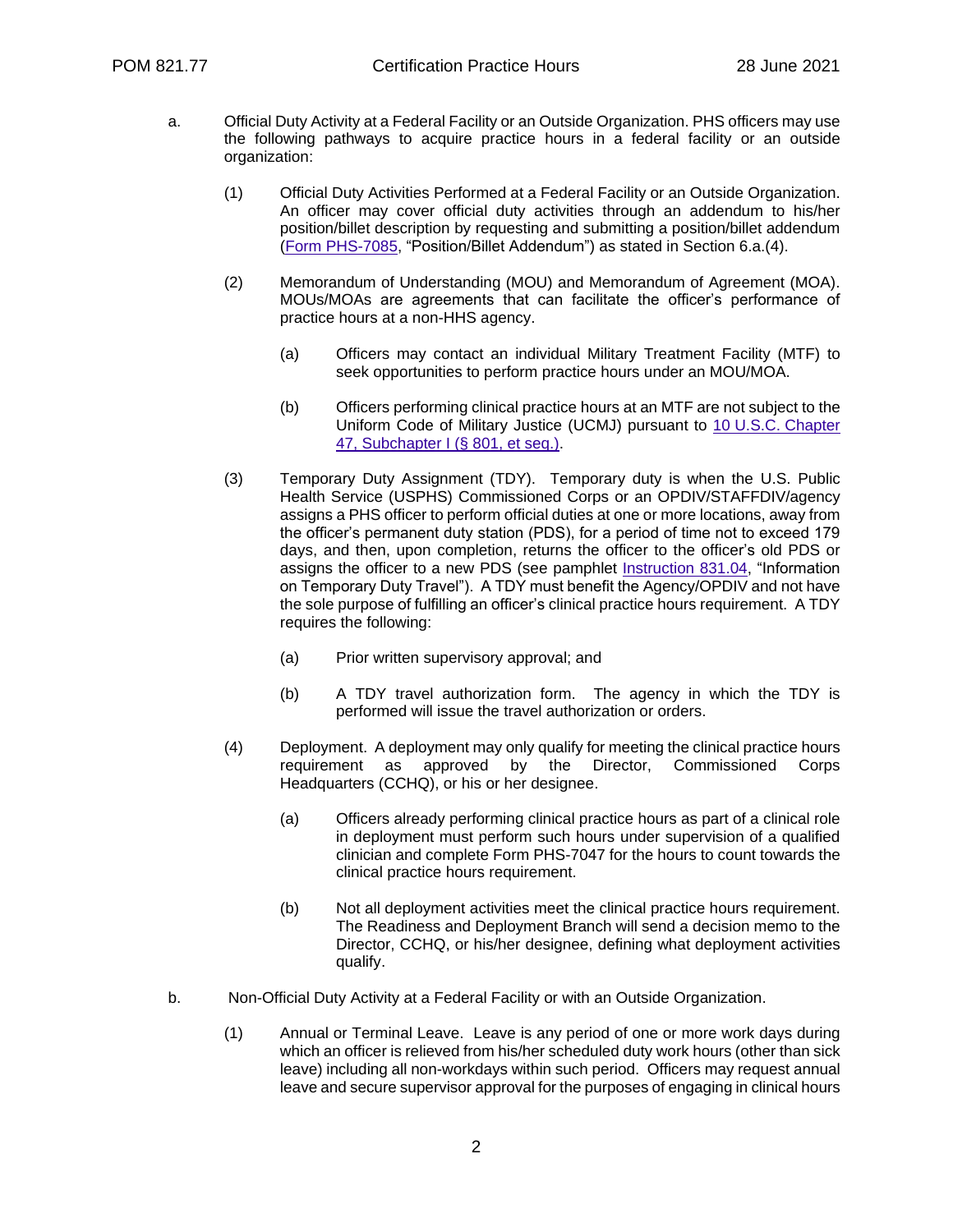as a non-official duty activity (see Commissioned Corps Instruction (CCI) [211.01,](https://dcp.psc.gov/ccmis/ccis/documents/CCPM26_1_1.pdf) "Standards of Conduct").

- (a) If an officer receives compensation for a non-official duty activity, the officer can only perform the activity while in a non-duty/non-work status (e.g., annual leave, weekends, or after on-duty work hours have ended for the day) and may not perform the activity during duty work hours or while on sick, station, or administrative leave.
- (b) Supervisors cannot grant station and/or administrative leave for the purposes of performing practice hours in compensated non-official work activities (i.e. station leave during scheduled work periods).
- (2) Off-Duty Work Hours. This is the period between the normal completion and commencement of scheduled working hours on two consecutive work days (see CCD [127.01,](https://dcp.psc.gov/ccmis/ccis/documents/CCD127_01.pdf) "Annual, Sick, Station Leave"). So, if an officer's work hours end at 5 PM, the officer can perform non-official duty activities later that day.
- 5. Validation of Practice Hours.
	- a. Starting on 1 June 2020, officers receiving IP and/or RB must document their clinical hours on the anniversary of their IP/RB agreement, except for officers whose 2020 anniversary date falls before 1 June. As pe[r CCI 633.01,](https://dcp.psc.gov/ccmis/ccis/documents/CC363.01.pdf) these officers have until 1 June 2020 to submit their hours in 2020 only and must submit their documentation on their anniversary date in subsequent years. Officers not receiving IP or RB must submit their clinical hours by 31 December using Form PHS-7047. For example:
		- (1) If an officer signs an IP or RB agreement on 3 January 2019, his/her normal anniversary date would be 3 January 2020. Since January is before June, the officer has until 1 June 2020 to document and submit his/her clinical hours. In subsequent years, that officer would have to submit his/her hours on the anniversary date.
		- (2) If an officer signs an IP or RB agreement on 3 August 2019, his/her normal anniversary date would be 3 August 2020. Since August is after June, that officer would submit his/her practice hours on the anniversary date.
		- (3) If an officer signs an IP or RB agreement on or after 1 June 2020, that officer has to include documentation of his/her practice hours when the agreement is made and on the anniversary date in subsequent years.
	- b. Whenever officers complete clinical hours, they must obtain an authorizing signature on Form PHS-7047 from the on-site supervisor(s) through an email link. They must complete and sign Form PHS-7047 in the FORMS section of the USPHS Commissioned Corps Management Information System (CCMIS) each year on the anniversary of their most recent IP date (with the exception listed in Section 5.a. above) or by 31 December (for those not receiving IP).
	- c. An officer must submit Form PHS-7047 when he/she:
		- (1) Is in a clinical billet/position and is requesting HPSP (IP or RB); or
		- (2) Is in a primary clinical deployment role.
	- d. Once an officer begins filling out Form PHS-7047, the officer must complete the form and submit it to CCHQ within three months of initiating the form. CCHQ will reject forms that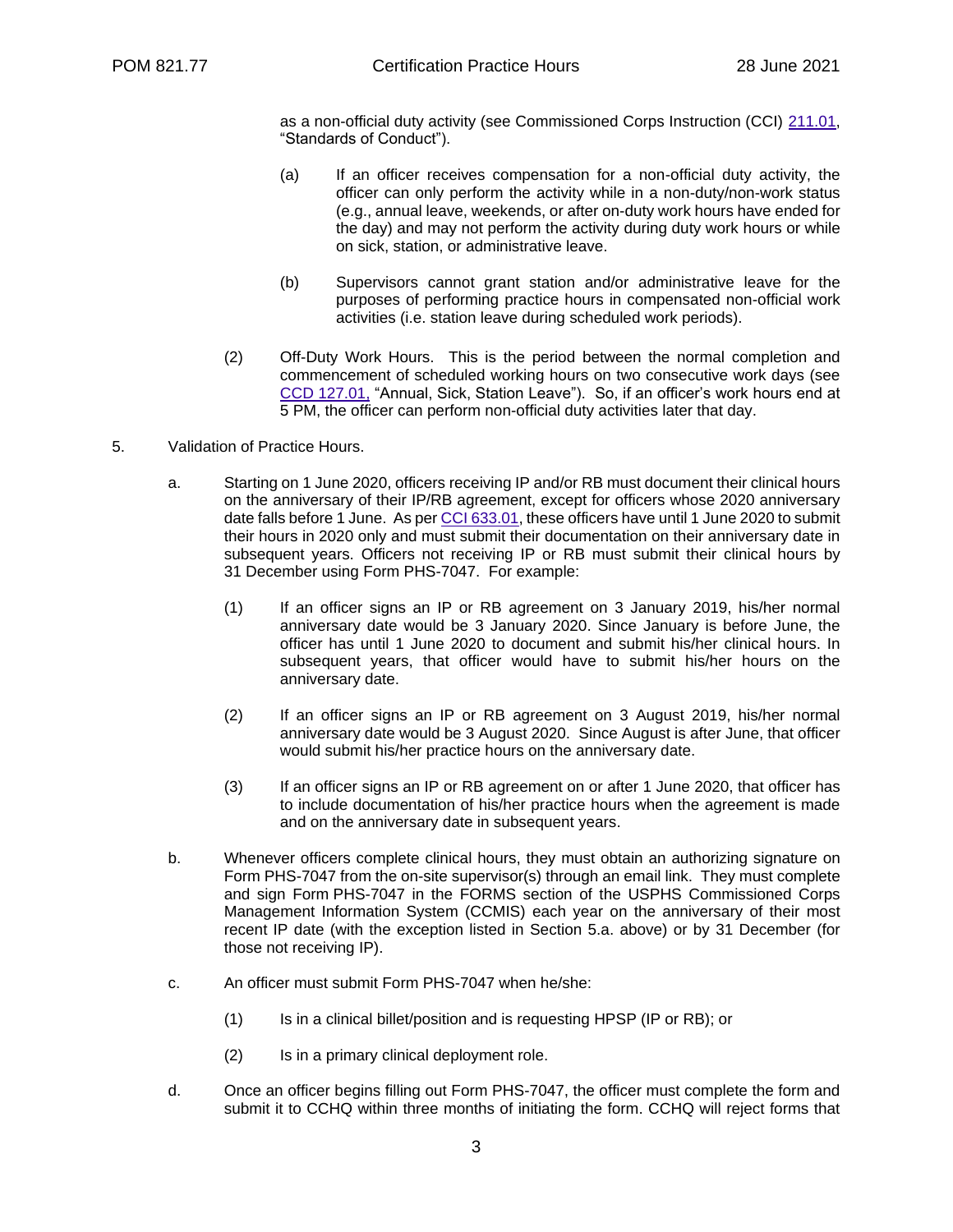are more than three months old. However, CCHQ does not require officers to fill out all their hours at one time or on one form. If more than one facility is used to acquire the necessary practice hours, the officer must submit an additional Form PHS-7047 for each facility. And officers can delete an incomplete form and start over with a new PHS-7047.

- 6. Official Duty Activity or Non-Official Duty Activity.
	- a. Official Duty Activities (with a Federal Facility or Outside Organization).
		- (1) Official Duty Activity during Work Hours. PHS officers may perform clinical hours as an official duty activity during duty work hours without using leave. The USPHS Commissioned Corps prohibits officers performing clinical hours as an official duty activity from receiving any outside compensation for these hours.
		- (2) Official Duty Activity and License Requirements. Officers can practice in federal and state facilities with an out-of-state license that meets OPM qualification standards (portability). However, non-state, outside organizations (e.g., privately-owned hospital system) may require federal employees performing practice hours to obtain an in-state license through its medical staff's privileging and credentialing process.
		- (3) Official Duty Activity and Liability. An officer performing practice hours as an official duty generally will be covered under the Federal Torts Claims Act (FTCA). However, officers performing any duty with an outside organization should always confirm malpractice coverage with the organization.
		- (4) Position/Billet Addendum. An officer may cover official duty activities through an addendum to his/her position/billet description by requesting and submitting a position/billet addendum (Form [PHS-7085\)](https://dcp.psc.gov/ccmis/PDF_Docs/PHS-7085.pdf). Officers only need to change their addendum when their official duty activities change. The position/billet addendum is an important means of documenting that the practice hour activity is an official duty. Failure to document new or additional duties may leave an officer unprotected in the event the officer is injured, charged with malpractice, or has an adverse legal claim made against him/her. The officer may request a position/billet addendum when the following conditions are met:
			- (a) The officer performs clinical hours during a time in which the officer is in a duty status or during duty work hours without taking leave;
			- (b) The official duty activity does not result in additional compensation for the officer; and
			- (c) A supervisor(s) is on site to document the completion of the clinical hours.
	- b. Non-Official Duty Activities (with a Federal Facility or Outside Organization). There are occasions when an officer may want to acquire clinical hours as a non-official duty activity. For these occasions, officers must obtain Agency/OPDIV approval for this outside activity.
		- (1) The following factors must be considered when reviewing requests to acquire clinical hours as a non-official duty activity
			- (a) The reason for the request;
			- (b) Whether the officer has any current official duties which affect the outside entity; or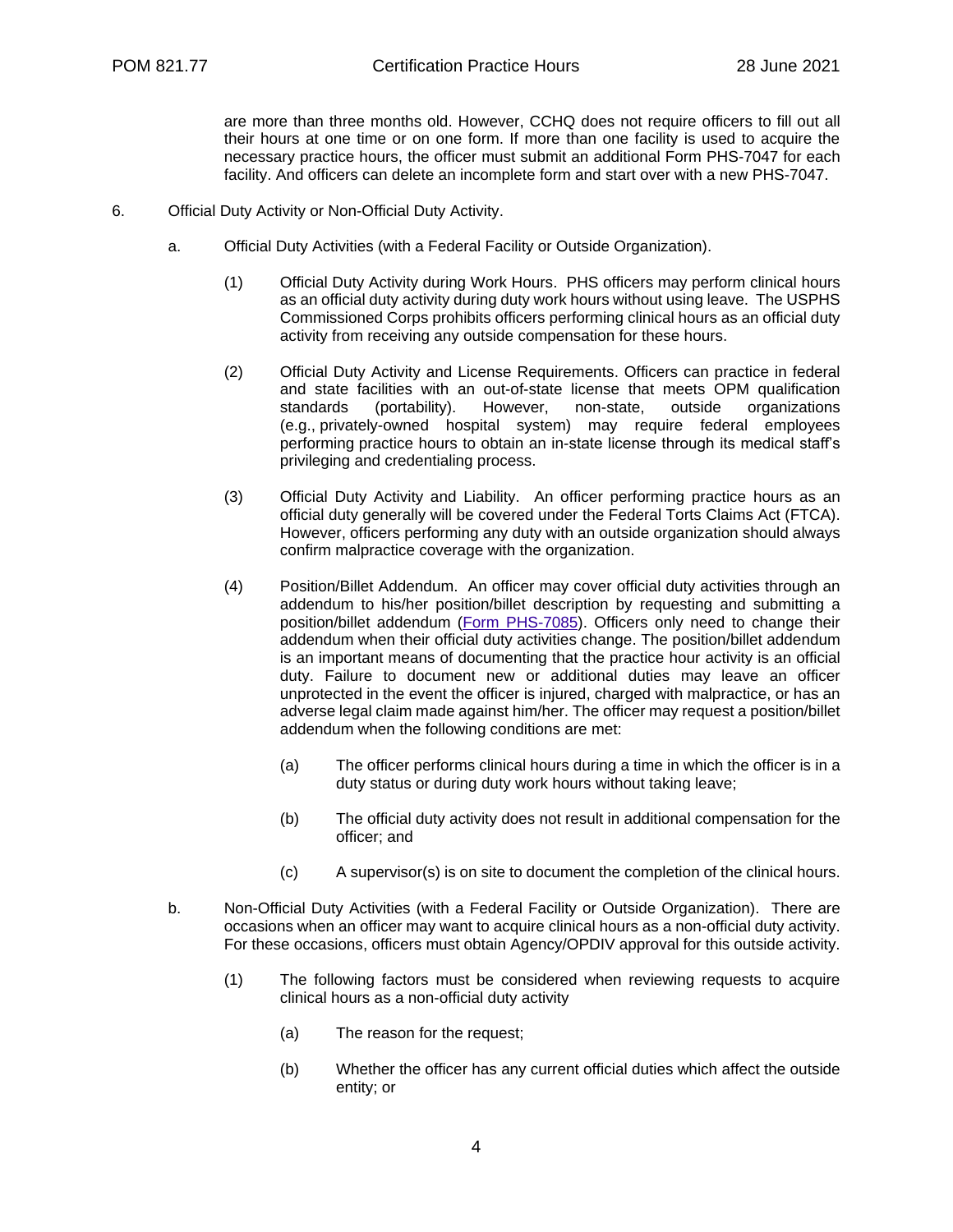- (c) Whether the activity involves an announced policy or program of his/her agency.
- (d) Whether performance of the activity might create the perception of divided loyalties or conflicts of interest between an officer's outside activities and official duties.
- (2) Officers performing non-official duty activities must complete HHS Forms 520 and 521 or agency equivalents. They must submit the forms to the officer's agency's ethics division:
	- (a) [Form HHS-520,](https://www.hhs.gov/sites/default/files/forms/hhs-520.pdf) "Request for Approval of Outside Activity" (or agency equivalent).
	- (b) [Form HHS-521,](https://www.hhs.gov/sites/default/files/forms/hhs-521.pdf) "Annual Report of Outside Activity." Officers who do not have a Form HHS-520 on file, but who participated in a non-official duty activity in the previous year, must complete a Form HHS-521 or agency equivalent.
- (3) Compensation and Work Hours.
	- (a) The Government considers a compensated non-official duty activity as outside employment. The Government prohibits PHS officers from engaging in compensated activities in which they receive either direct payment from a HHS-funded grant, contract, or cooperative agreement; or indirect payment from an outside employer whose funding source is an HHS-funded grant, contract, or cooperative agreement. Additionally, the Government prohibits PHS officers from helping prepare grant applications, contract proposals, program reports, or other documents intended for submission to HHS for compensation in accordance with the Supplemental Standards of Ethical Conduct for Employees of the Department of Health and Human Services, 5 C.F.R. §§ [5501.106\(c\)\(1\),](https://www.govinfo.gov/content/pkg/CFR-2019-title5-vol3/pdf/CFR-2019-title5-vol3-sec5501-106.pdf)  $(2)$ .
	- (b) The Federal Government bars PHS officers from holding more than one paid position or receiving basic pay for more than an aggregate of 40 hours of work in one calendar week from a federal agency as a non-official duty activity (in accordance with the Dual Compensation Act of 1964 Title 5 [U.S.C.](https://uscode.house.gov/view.xhtml?req=(title:5%20section:5533%20edition:prelim)%20OR%20(granuleid:USC-prelim-title5-section5533)&f=treesort&edition=prelim&num=0&jumpTo=true) § 5533, § [5536\)](https://uscode.house.gov/view.xhtml?req=(title:5%20section:5536%20edition:prelim)%20OR%20(granuleid:USC-prelim-title5-section5536)&f=treesort&edition=prelim&num=0&jumpTo=true).
	- (c) Officers may accept compensation for employment with an outside organization when:
		- (i) Non-official duty activities, approved by their supervisor and agency ethic officials, do not detract from mission readiness, do not engage in compensated activities in an HHS-funded activity, and do not violate the dual compensation and incompatibility rules in accordance with [47 Comp. Gen. 505 \(1968\);](https://www.gao.gov/products/429993) [18 Comp. Gen.](https://www.gao.gov/products/459243#mt=e-report)  [213 \(1938\).](https://www.gao.gov/products/459243#mt=e-report)
		- (ii) A non-official duty activity can include part-time or self-employment (e.g., business owner or an independent contractor or consultant).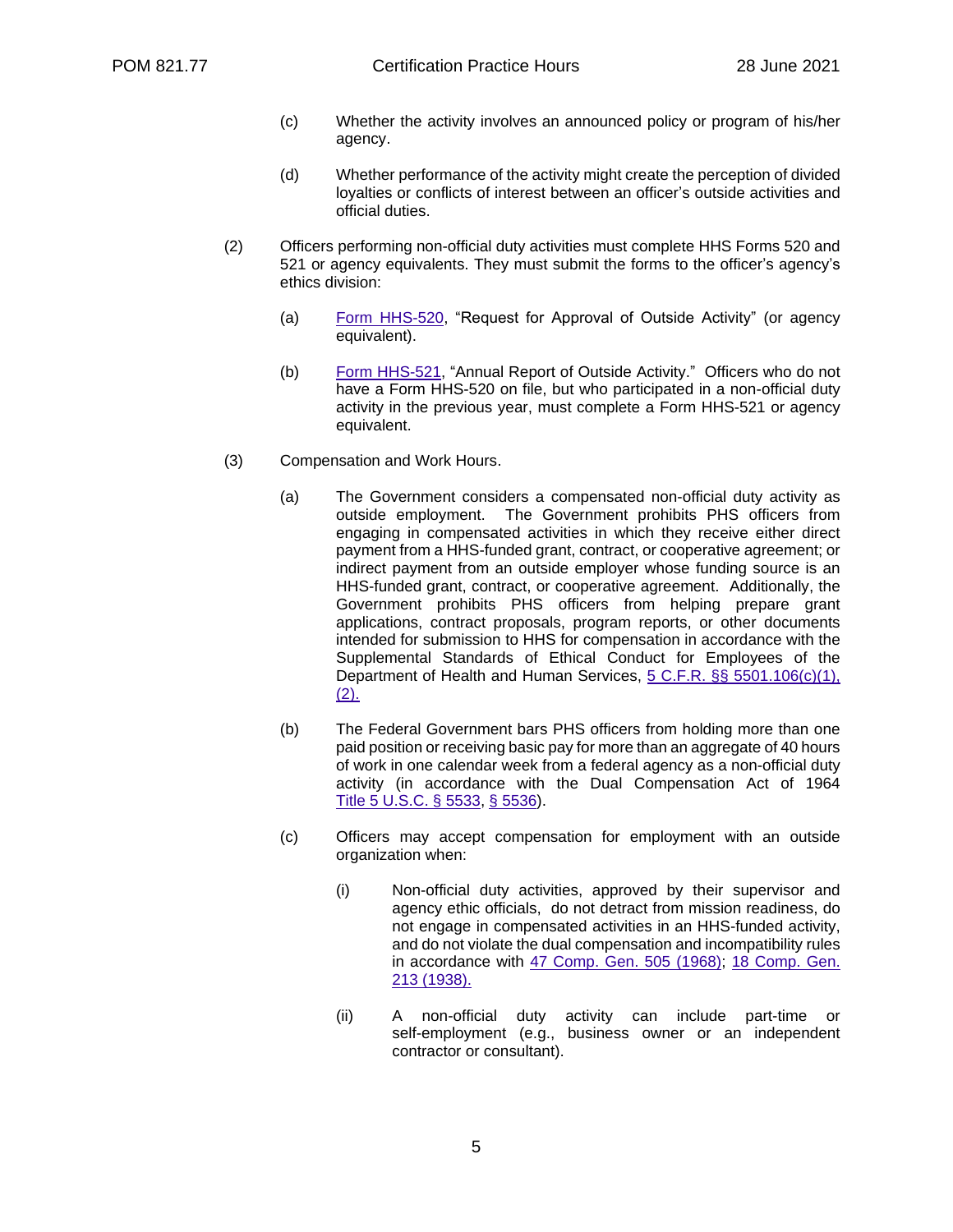- (4) License Requirement. Officers conducting clinical hours as a non-official activity must consult the outside organization and state licensing board about license requirements.
- (5) Liability. Officers who conduct clinical hours as an unpaid non-official duty activity with a federal facility must confirm whether FTCA or other statutory authority for liability coverage applies, and ask the federal facility whether the Federal Volunteer Protection Act (FVPA) applies to them. Officers conducting clinical hours as a non-official duty activity with an outside organization are not covered by the FTCA; therefore, officers should consider purchasing liability or malpractice insurance or securing coverage through the outside organization's master liability policy.
- 7. Waivers. In extraordinary circumstances the Surgeon General (SG) may waive this clinical hours requirement, for up to four years, in accordance with Section 6-2.g., CCI [633.01,](https://dcp.psc.gov/ccmis/ccis/documents/CCI_633.01.pdf) "Special Pays." The waiver process begins with the officer informing his/her immediate supervisor of the request for a waiver and then submitting the waiver to the Director, CCHQ or his/her designee. The waiver must specify one or more of the criteria below as its basis. The SG will determine the specific documentation required for each of the following waiver criteria:
	- a. While the officer is responsible for unique duties under adverse conditions (e.g., officers who are assigned to an OPDIV/STAFFDIV/non-HHS organization's public health mission assignment that requires 120 days or more of travel in a 12-month period in or outside the continental United States);
	- b. While the officer is permanently stationed in a location outside the continental United States (OCONUS), except Alaska and Hawaii;
	- c. While the officer is in the O-6 pay grade and encumbers an executive level position that would otherwise be filled by a civilian at the senior executive level within his/her OPDIV/STAFFDIV/non-HHS organization as per the Officer of Personnel and Management or is in the O-7 pay grade or above and holds a senior leadership position in the USPHS Commissioned Corps;
	- d. While the officer is participating in a full time intramural or extramural training program that is six months in duration or longer. Such programs may include, but are not limited to, the Centers for Disease Control and Prevention (CDC) Epidemic Intelligence Service (EIS), National Institutes of Health (NIH) Fellowship Training Programs, and Food and Drug Administration (FDA) Fellowship Training Programs; or
	- e. While the officer is medically incapacitated (unable to perform practice hours) for a period of at least six months.
- 8. Officer Responsibilities.
	- a. Officers must maintain licenses, registrations, and certifications in good standing. They must provide licensure, registration, certification, and/or other relevant credentials for verification prior to providing clinical care at a health care facility or organization/institution where they are performing clinical hours.
	- b. Officers must notify the health care facility or organization/institution of any issue that would adversely affect, or otherwise limit, the officer's clinical privileges or ability to perform clinical hours.
	- c. Officers must seek guidance from their agency's ethics office when in doubt regarding whether an activity is considered an official duty activity.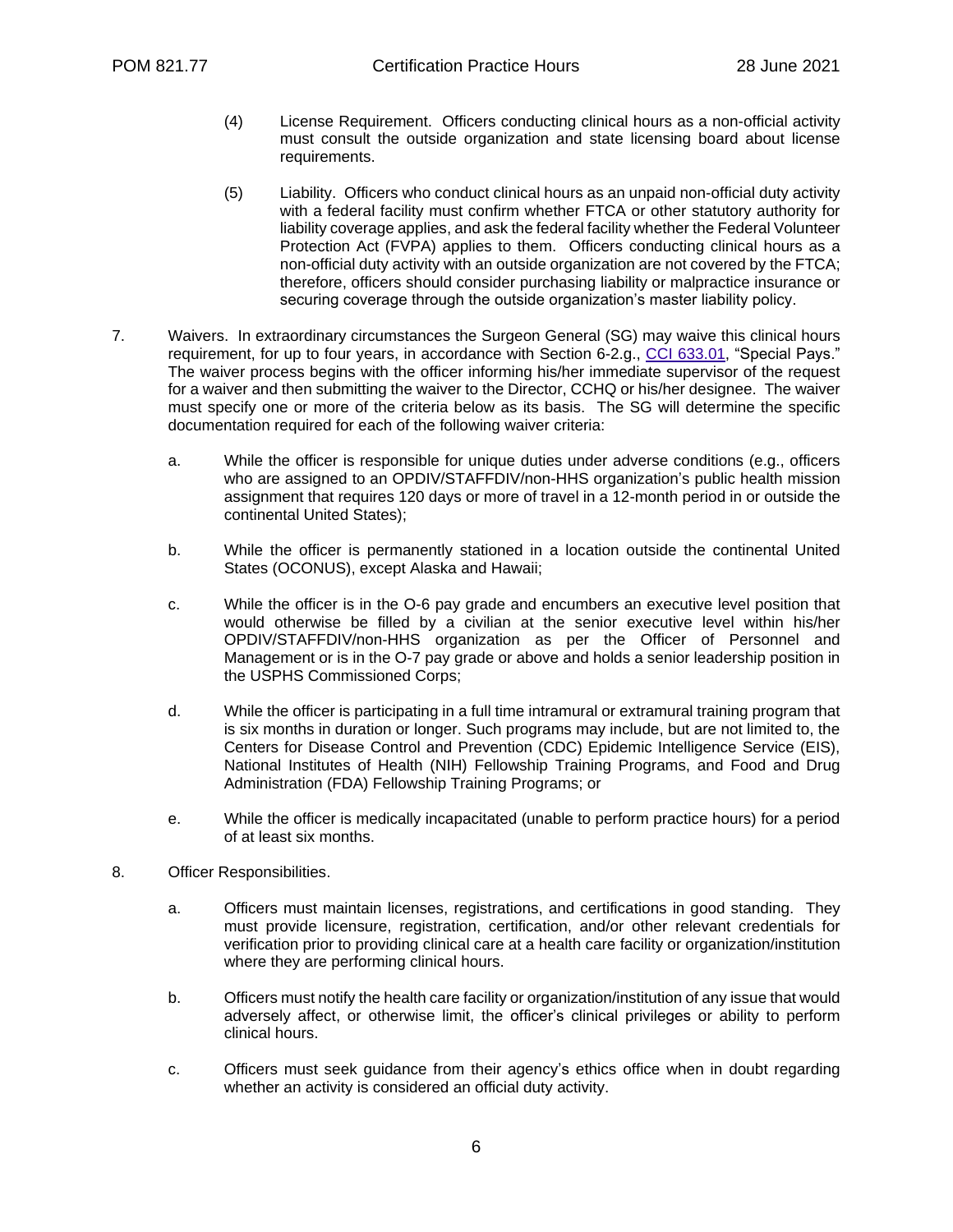- d. Officers must follow the policies in this POM or face possible disciplinary action and/or loss of special pays.
- e. As part of their required annual clinical hours submission, officers must provide evidence of completing the clinical hours webinar. Officers must upload their training certificate in the "Certificate of Completion" section of the eOPF. This training only needs to be completed once. If the Director, CCHQ, detects a pattern of requests for backdating agreements from a particular OPDIV/STAFFDIV/non-HHS organization, the USPHS Commissioned Corps can subject the officer to disciplinary action in accordance with CCD [111.02,](https://dcp.psc.gov/ccmis/ccis/documents/CCD111_02.pdf) "Disciplinary Actions" if this information is falsified
- 9. Supervisor Responsibilities. Since agency supervisors play an essential role in all aspects of decision-making, CCHQ encourages officers to engage their supervisors from the start of the practice hours certification process. When supervisors review a request for engaging in clinical hours as a non-official duty activity, they should consider whether the clinical hours overlap with the officer's official duties with his/her agency, whether the overlap creates conflict with matters that are critical to the officer's performance of official duties, and whether the activity adversely affects the officer's ability to perform his/her job.
- 10. The Director, CCHQ, may provide further guidance regarding the practice hours requirement and validation procedures. This POM is a guide that includes factors to consider when seeking and conducting certification of practice hours. Officers can find support and resources from CCHQ, Chief Professional Officers, OPDIVs/STAFFDIVs, supervisors, agency compliance and ethics offices, and the Office of General Counsel (OGC).
- 11. This POM replaces POM 821.77, "Certification of Practice Hours," dated 25 February 2020, and will remain in effect until superseded or rescinded.

Vivek H. Murthy, MD, MBA VADM, USPHS Surgeon General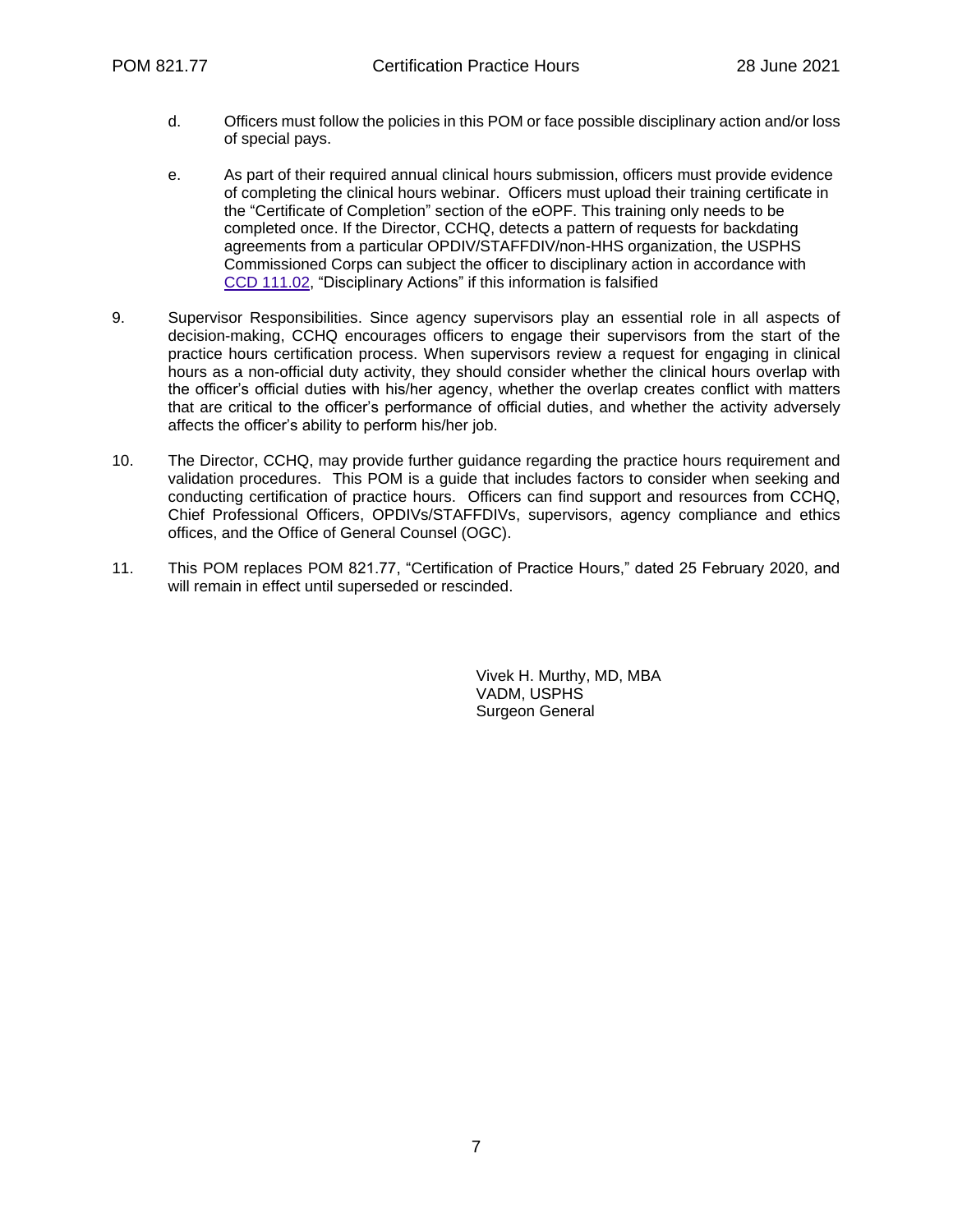## Appendix A

#### **Glossary**

- a. Clinical Care. The provision of direct clinical and related services to patients, animals, and clients including examining, testing, diagnosis, treatment, therapy, casework, counseling, disability evaluation, and related patient care.
- b. Clinical Practice Hours. Hours spent providing clinical care. All officers deploying in a clinical deployment role and officers in clinical positions who are requesting or receiving Health Professional Special Pay (IP and/or RB) must perform and document a minimum of 80 clinical practice hours per year in their clinical discipline or specialty, consistent with their current professional license, certification, or registration in accordance with Commissioned Corps Instruction (CCI) [241.01,](https://dcp.psc.gov/ccmis/ccis/documents/CCI_241.01.pdf) "Readiness and Duty Requirements," Sections 6-2.c.(1) and 6-2.d.
- c. Clinical Deployment Roles. For the purpose of this POM, a clinical deployment role is a temporary assignment providing clinical care while on a deployment. (see Appendix C for a list of primary clinical deployment roles.) An officer's deployment role can be different from his/her position/billet of record as long as the officer is professionally licensed/credentialed or otherwise trained and competent, and maintains clinical skills through training, certification commensurate with that professional qualification. Officers with clinical deployment roles must maintain 80 clinical practice hours.
- d. Public Health Practice Hours. Non-clinical hours spent in in the practice of the officer's current professional discipline or specialty. Officers in the following health care professions – Preventive Medicine, Preventive Dentistry, or Preventive Veterinarian Medicine – must complete 80 public health practice hours annually if they want Health Professional Special Pay (IP or RB). The officers' supervisors must attest that the officers completed 80 public health practice hours annually.
- e. Clinical Positions. Positions in the USPHS Commissioned Corps that provide clinical care. The USPHS Commissioned Corps classifies and tracks clinical positions using Office of Personnel Management (OPM) Primary Job Code 81. This classification code will appear in the officer's Promotion Information Report (PIR).
- f. Deployment. Deployment is a directed, temporary assignment of officers from their assigned duties, authorized by the President, Secretary of HHS, Assistant Secretary for Health (ASH) or their designees during a time of war or in response to a national emergency, a public health emergency, or urgent health need (see [CCD 121.02,](https://dcp.psc.gov/ccmis/ccis/documents/CCD_121.02.pdf) "Commissioned Corps Deployments").
- g. The Federal Tort Claims Act (FTCA). The FTCA is a limited waiver of sovereign immunity of the U.S. government that grants certain plaintiffs permission to sue the federal government for damages caused by federal employees acting within the scope of their official responsibilities, as determined by the Department of Justice.
- h. Official Duty Activities. Activities performed by an officer as part of, or as an extension of, his/her regular official duties as defined in his/her position/billet description.
- i. Non-Official Duty Activities. Activities that are outside of, or not related to, an officer's current regular official duties, performed outside of an officer's agency work area, using the officer's own or the outside entity's resources, and not Government resources. This definition applies whether the officer is compensated or not. USPHS Commissioned Corps officers may not represent themselves as members of the USPHS Commissioned Corps by wearing their uniform while engaged in outside activities.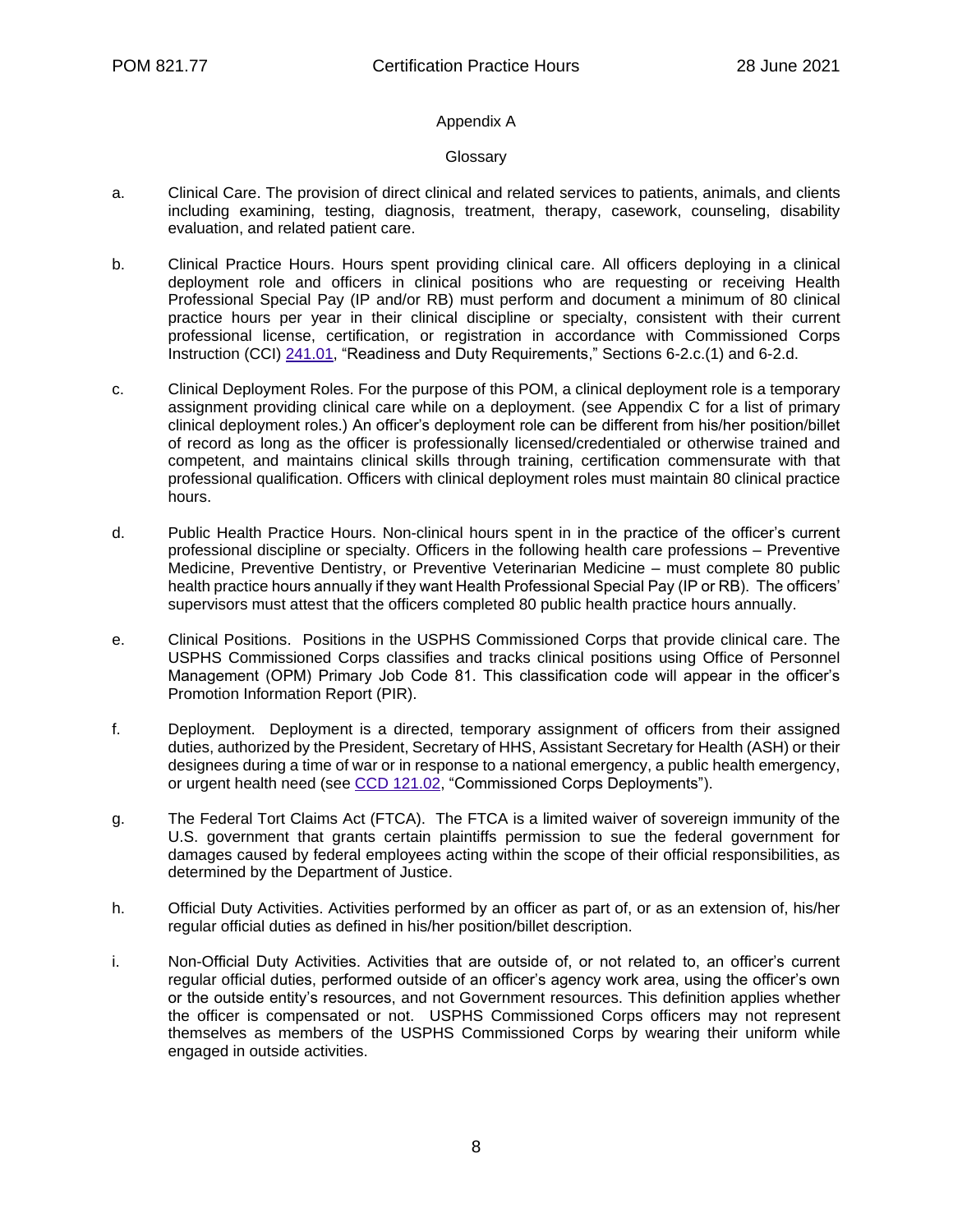## Appendix A (continued)

j. Federal Agencies. Departments, centers, offices, commissions, agencies, boards or bureaus of the Executive Branch of the United States Government. Federal agencies also include federally qualified health centers and community-based health centers that receives funds from the U.S. Department of Health and Human Services (HHS). Additionally, there are federal, but non-HHS,

STAFFDIV(s) and OPDIV(s) (see Appendix B for recognized HHS and federal non-HHS entities where officers may perform practice hours).

- k. Outside Organizations. For purposes of this policy, outside organizations are those that are not federal agencies. Outside organizations include state, local, tribal, academic, for-profit or not-for-profit, or non-governmental hospitals, clinics, skilled nursing facilities, or rehabilitation facilities.
- l. Position/Billet Addendum. A form that extends an officer's current position/billet to expand his/her official duties to include an additional activity to achieve an agency or USPHS Commissioned Corps mission. This activity can occur at a federal or a non-federal site.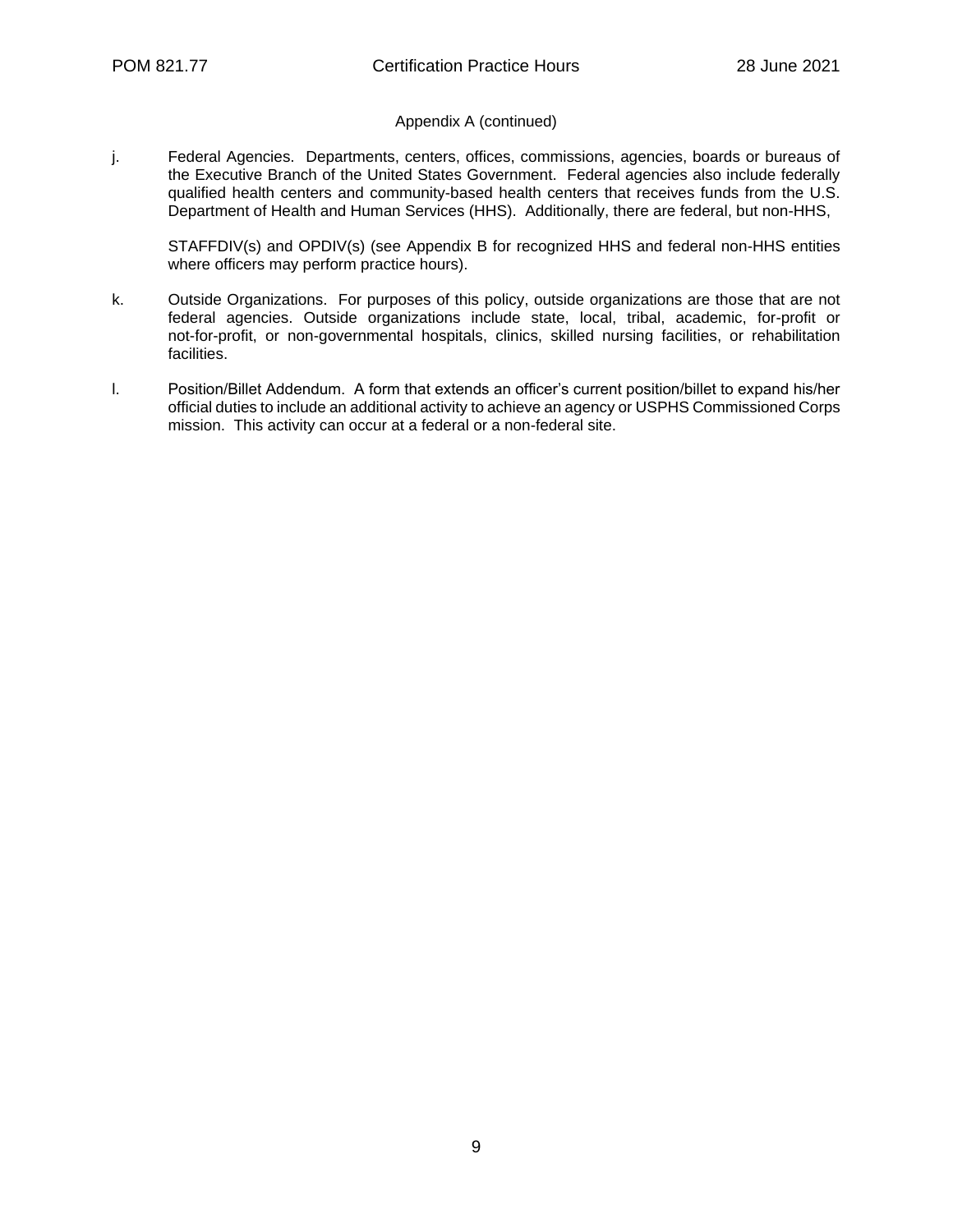## Appendix B

#### Examples of Federal, HHS, and Federal Non-HHS Agencies Where Officers May Perform Clinical Practice Hours

| Federal, HHS Agencies     | Indian Health Service (IHS) (e.g., Direct Service, Tribal Contract or<br>Compact Health Centers, Urban Indian Health Centers) |  |  |  |  |
|---------------------------|-------------------------------------------------------------------------------------------------------------------------------|--|--|--|--|
|                           | Program Support Center/Federal Occupational Health                                                                            |  |  |  |  |
|                           | Health Resources and Services Administration (HRSA) (e.g. HRSA<br>Health Center Program)                                      |  |  |  |  |
|                           | National Institutes of Health (NIH) (e.g. Clinical Research Center)                                                           |  |  |  |  |
|                           |                                                                                                                               |  |  |  |  |
| Federal, Non-HHS Agencies | Bureau of Prisons (BOP)                                                                                                       |  |  |  |  |
|                           | Department of Homeland Security (e.g., Immigration and Customs<br><b>Enforcement Health Service Corps)</b>                    |  |  |  |  |
|                           | Department of Defense                                                                                                         |  |  |  |  |
|                           | Veterans Administration (VA)                                                                                                  |  |  |  |  |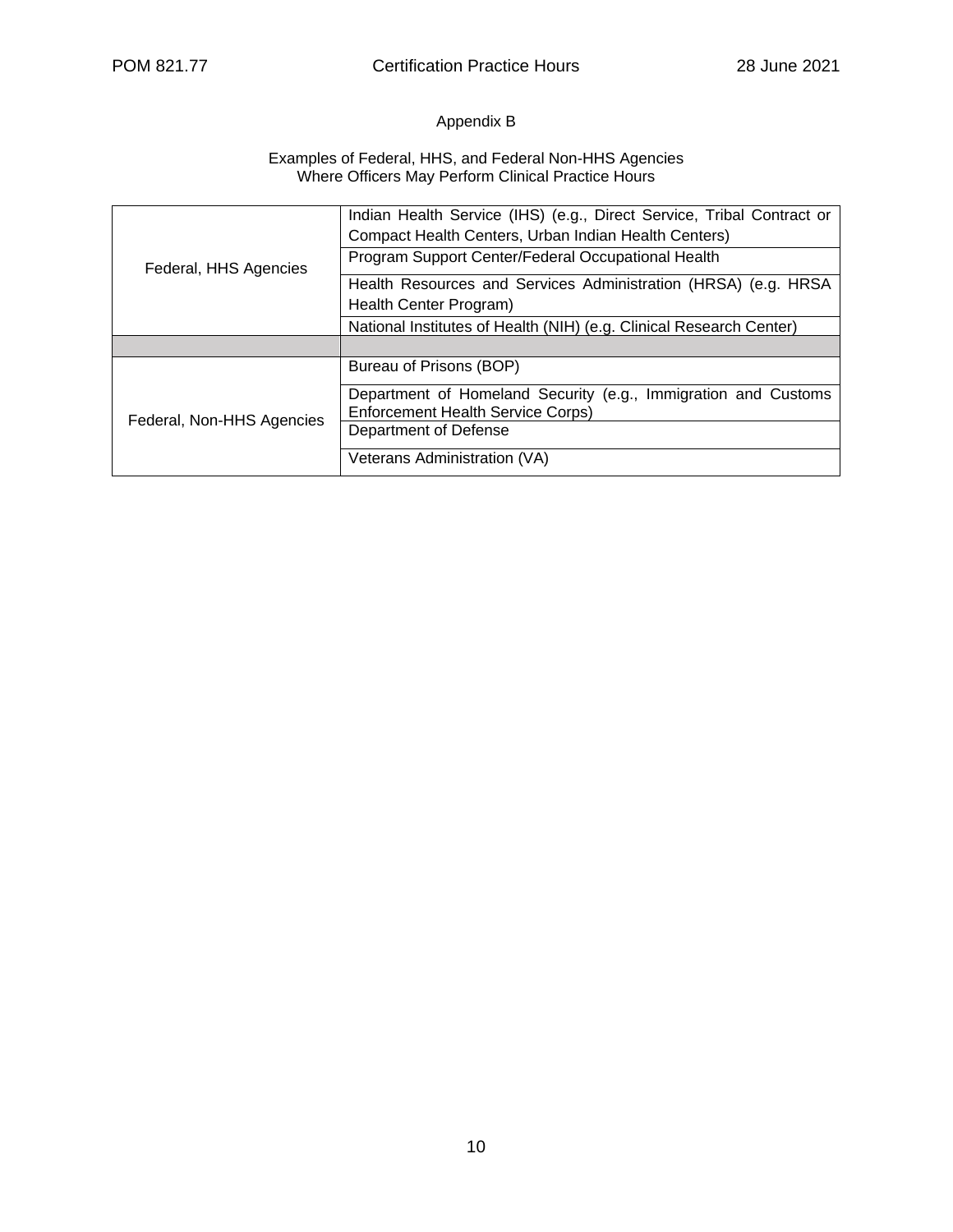## Appendix C

## List of Primary Clinical Deployment Roles as Specified by CCHQ

| <b>Primary Clinical</b><br>Deployment Roles | Dental Hygienist                                     |  |  |  |  |
|---------------------------------------------|------------------------------------------------------|--|--|--|--|
|                                             | Dentist                                              |  |  |  |  |
|                                             | Dietician                                            |  |  |  |  |
|                                             | <b>Medical Technologist</b>                          |  |  |  |  |
|                                             | Mental Health (Psychologist, Clinical Social Worker) |  |  |  |  |
|                                             | <b>Nurse</b>                                         |  |  |  |  |
|                                             | <b>Nurse Practitioner</b>                            |  |  |  |  |
|                                             | Optometrist                                          |  |  |  |  |
|                                             | Pharmacist                                           |  |  |  |  |
|                                             | Physician                                            |  |  |  |  |
|                                             | <b>Physician Assistant</b>                           |  |  |  |  |
|                                             | Therapist                                            |  |  |  |  |
|                                             | Veterinarian                                         |  |  |  |  |

\*The USPHS Commissioned Corps may propose additional clinical deployment roles in the future.